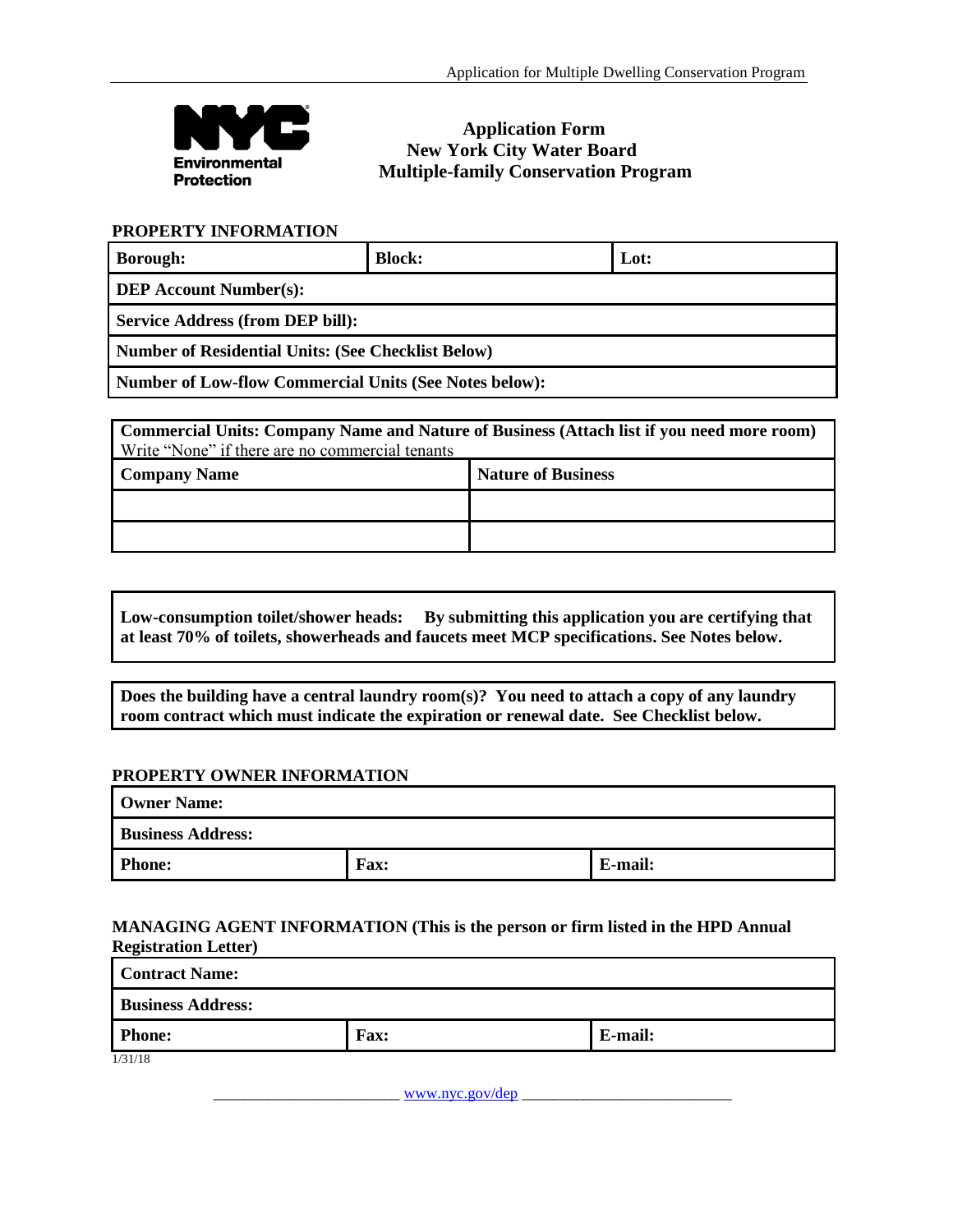## **APPLICATION CONTACT INFORMATION (If this is someone other than the Owner or Managing Agent, the Owner or Managing Agent must complete and attach an Owner Authorization Letter (LOA). The application will be considered incomplete if an LOA is not attached.)**

| <b>Contract Name:</b>    |             |         |
|--------------------------|-------------|---------|
| <b>Business Address:</b> |             |         |
| <b>Phone:</b>            | <b>Fax:</b> | E-mail: |

#### **OWNER OR MANAGING AGENT'S CERTIFICATION**

I certify that the information on this application is true, that at least 70% of the toilets, shower heads and faucets in the property comply with MCP low-consumption specifications, that any high-use commercial tenant is separately metered, and that the building meets and will continue to meet the other requirements for this program as set out in the New York City Water Board Rate Schedule for this Program. DEP reserves the right to perform inspections, with prior notice, to confirm qualification and if material conditions vary from this certification the property may be assessed a 10% billing penalty retroactive from July 1, 2019. I recognize that by approving this application, neither the Water Board nor DEP are making any determination concerning the cost-effectiveness of this rate for the property. Such a determination is the sole responsibility of the owner.

| Print Name (Must be legible)    | Signature |     |
|---------------------------------|-----------|-----|
| Subscribed and sworn to me this | day of    | 201 |

Notary

\_\_\_\_\_\_\_\_\_\_\_\_\_\_\_\_\_\_\_\_\_\_\_\_\_\_\_\_

Mail this application and any associated documents to:

New York City Department of Environmental Protection Bureau of Customer Services 59-17 Junction Blvd.  $-7<sup>th</sup>$  Floor Flushing, NY 11373

1/31/18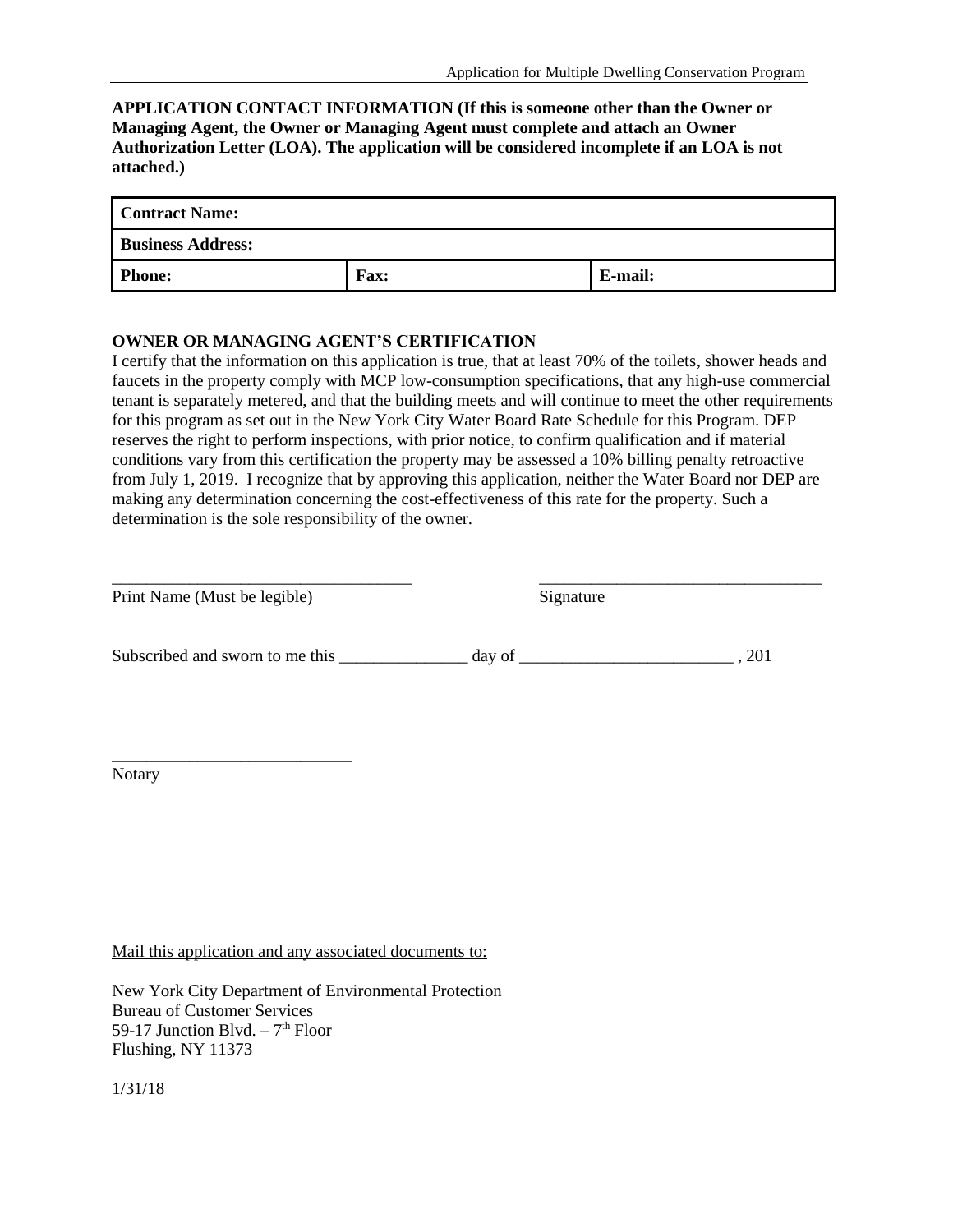## **Multiple-family Conservation Program Checklists and Notes**

## General Checklist for the Application Form

- 1. Do you need to include a copy of the Certificate of Occupancy? If the property is currently on metered billing or if you are claiming a number of apartments different than you are currently billed under the MCP rate, you need to attach a copy of the Certificate of Occupancy. If the building was constructed before 1938, or for some other reason does not have a Certificate of Occupancy, the number of residential units will be based on Department of Finance records.
- 2. Does the building have a central laundry room? Did you attach a copy of your laundry room "route operator" contract showing expiration or renewal date? If the laundry room is under contract with a route operator or other laundry room contractor the next contract renewal must include replacement of the machines with Energy Star models. If there is no "route operator" or laundry room contractor and the machines are the property of the building owner, they must be replaced within five years of acceptance of this application. If the existing machines meet the Energy Star standard, a statement reporting the washer model and year of manufacture must be provided as part of the application.
- 3. If you wish to change the person or company receiving bills, did you complete and attach a current DEP Customer Registration Form? The form is available on the DEP website.
- 4. Is the application signed and the signature notarized?

## Notes:

- 1. Complete MCP rules are contained in Part IV Section II of the Water and Wastewater Rate Schedule.
- 2. "Low flow Commercial Units" are defined as those where water is used almost exclusively by employees for sanitary purposes and projected not to exceed 62,000 gallons a year. Units with laundry, food, medical or beverage-related businesses are excluded from this "Low-flow" category and must be separately metered.
- 3. Fixture efficiency standards for fixtures installed prior to July 1, 2012 are 1.6 gpf for toilets, 2.5 gpm for showerheads and 2 gpm for faucets. For fixtures installed after July 1, 2012 the standard is 1.28 gpf for toilets and 2 gpm for showerheads and faucets. GPF = Gallons Per Flush and  $GPM =$  Gallons Per Minute.
- 4. If both the DEP Account Number and the BBL number are inaccurate the application will be returned as "incomplete."